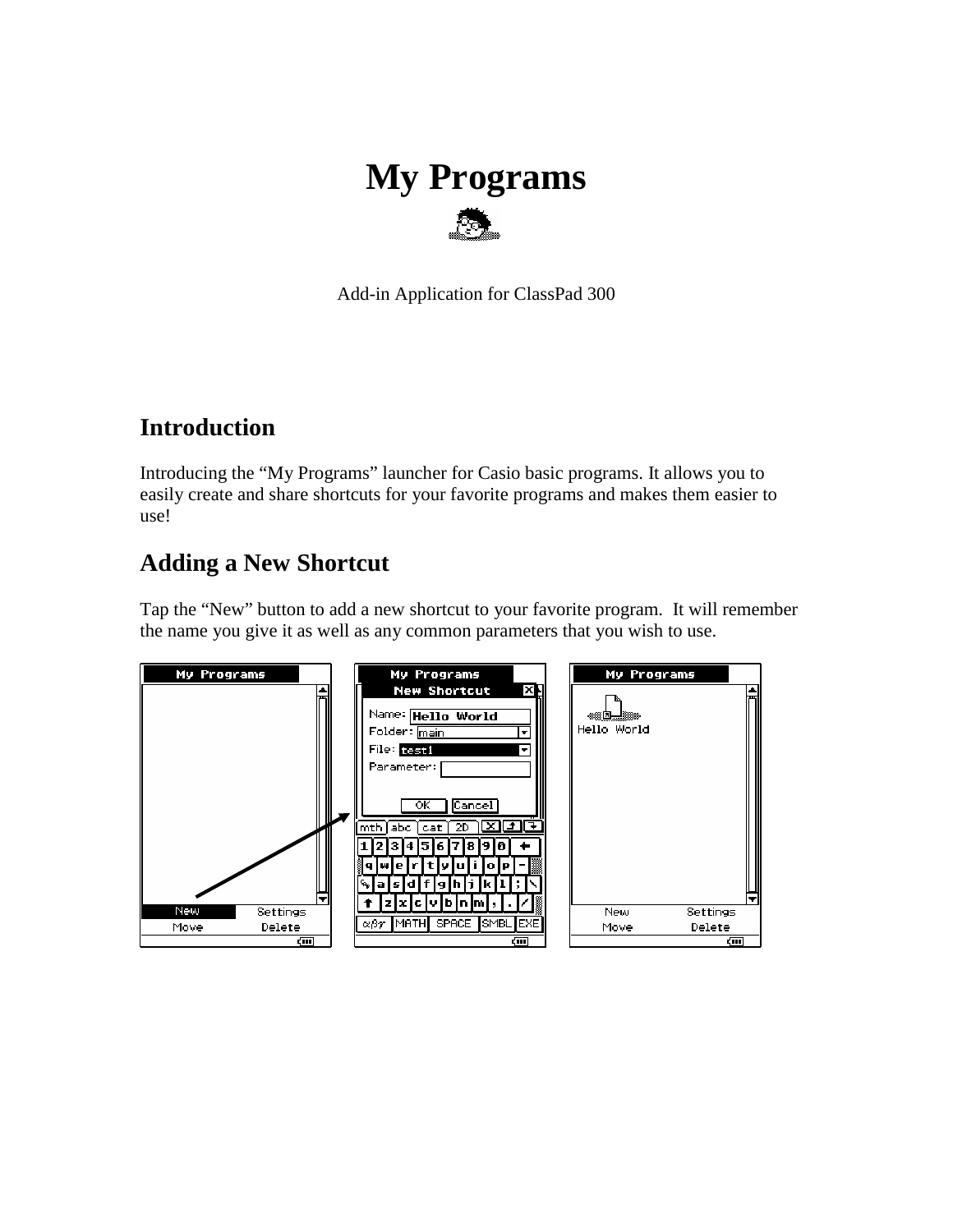## **Running a Program**

Tap on the shortcut you created to run your program. When it is done running select "Close" from the system menu to return to the programs launcher.



## **Changing a Shortcut's Settings**

Change the settings for your shortcuts by tapping the "Settings" button and tapping the shortcut you wish to change. You can change the name of the shortcut or the parameters it remembers.

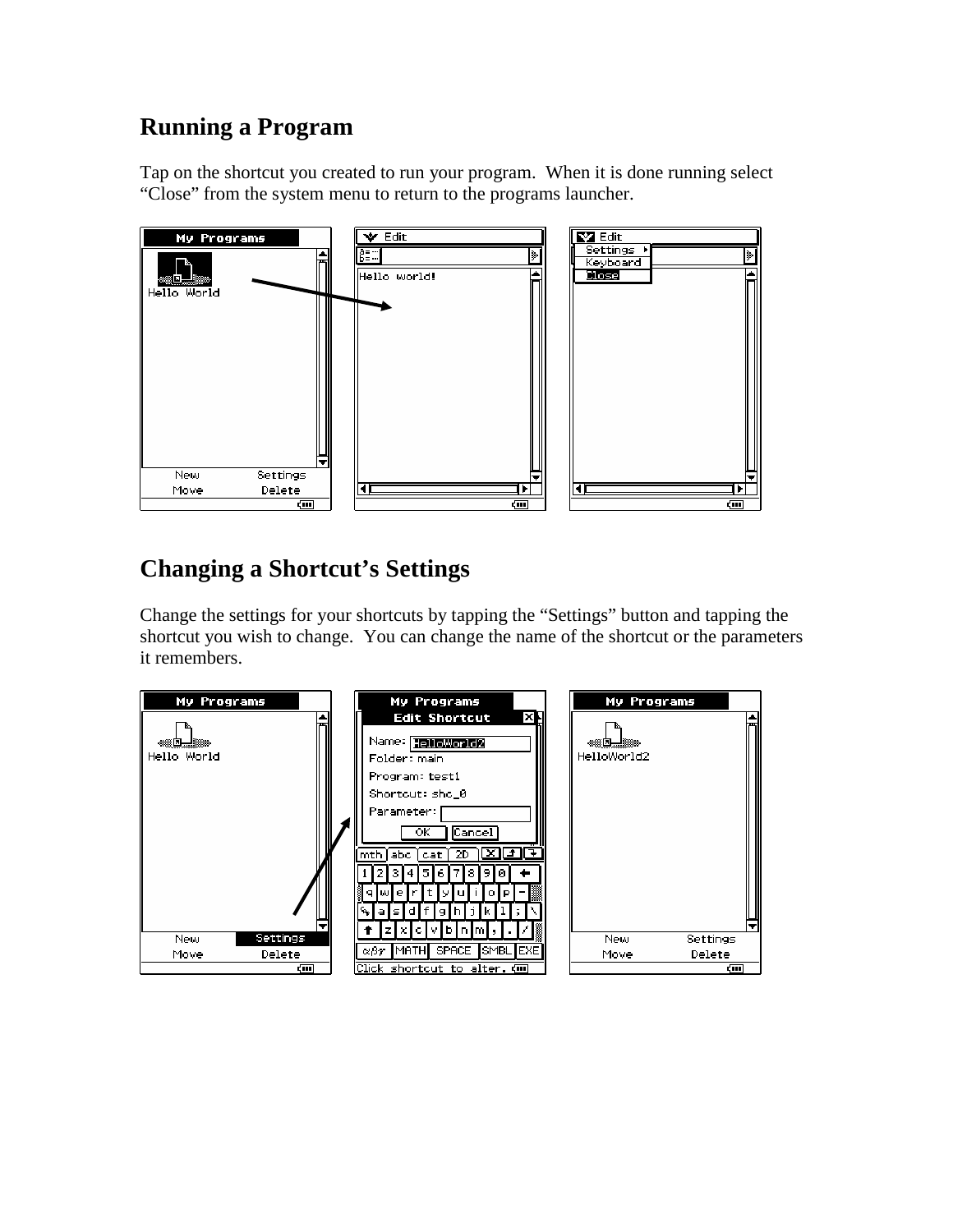#### **Move a Shortcut**

Move your shortcuts around by tapping the "Move" button, then tapping the shortcut you want to move, finally tapping the shortcut whose place the first shortcut will take.